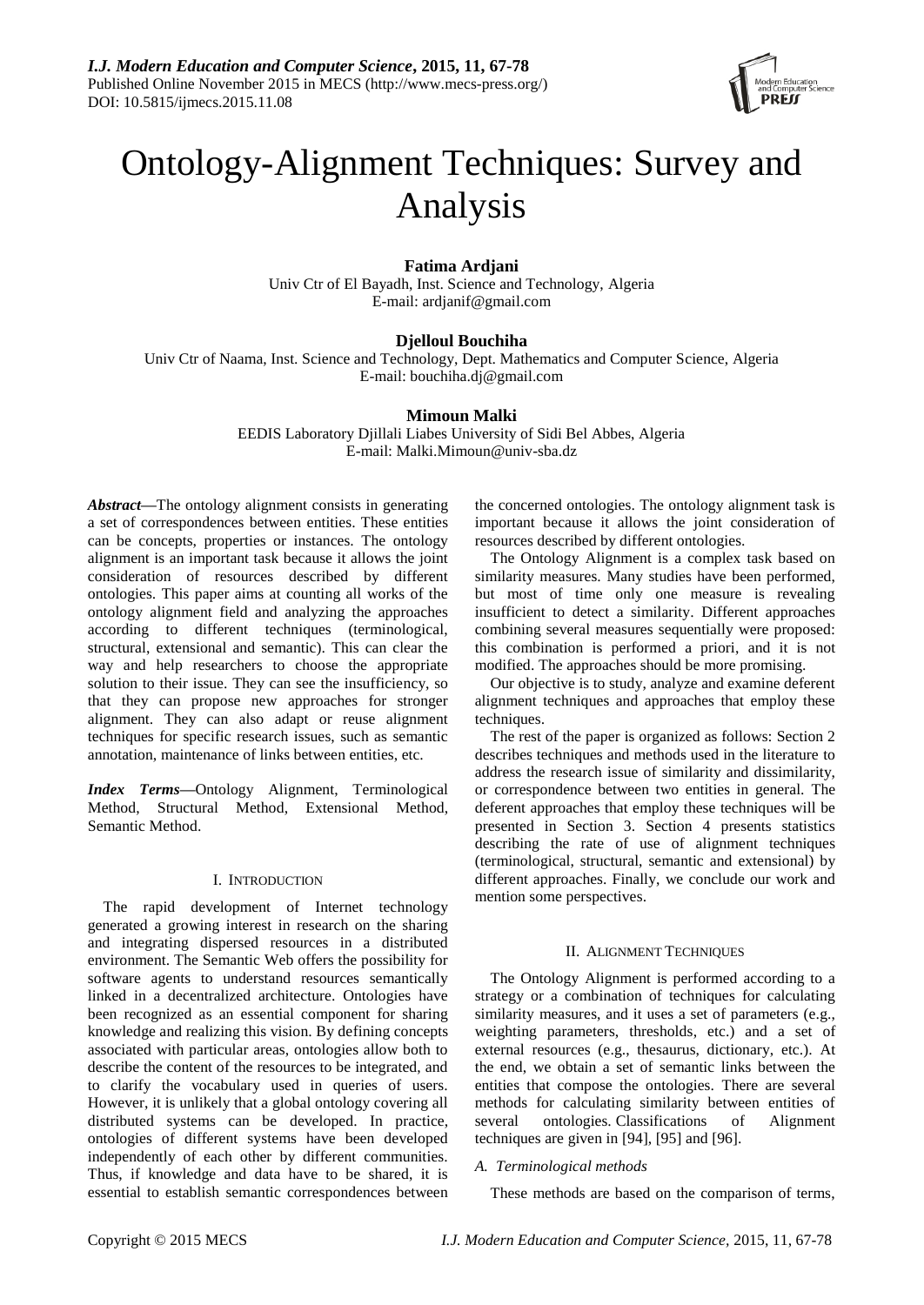strings or texts. They are used to calculate the value of similarity between units of text, such as names, labels, comments, descriptions, etc. These methods can be further divided into two sub-categories: methods that compare the terms based on characters in these terms, and methods using some linguistic knowledge.

## *B. Structural methods*

These methods calculate the similarity between two entities by exploiting structural information, when the concerned entities are connected to the others by semantic or syntactic links, forming a hierarchy or a graph of entities.

We call:

- Internal structural methods, methods that only exploit information about entity attributes,
- External structural methods, methods that consider relations between entities.

#### *C. Extensional methods*

These methods infer the similarity between two entities, especially concepts or classes, by analyzing their extensions, i.e. their instances.

#### *D. Semantic methods*

*Techniques based on the external ontologies:* When two ontologies have to be aligned, it is preferable that the comparisons are done according to a common knowledge. Thus, these techniques use an intermediate formal ontology to meet that need. This ontology will define a common context [35] for the two ontologies to be aligned.

*Deductive techniques:* Semantic methods are based on logical models, such as propositional satisfiability (SAT), SAT modal or description logics. They are also based on deduction methods to deduce the similarity between two entities. Techniques of description logics, such as the subsumption test, can be used to verify the semantic relations between entities, such as equivalence (similarity is equal to 1), the subsumption (similarity is between 0 and 1) or the exclusion (similarity is equal to 0), and therefore used to deduce the similarity between the entities.

These alignment techniques are integrated into approaches for mapping ontologies. We find approaches that combine multiple alignment techniques. Much work has been developed in the area of Ontology and focus on the alignment techniques.

#### III. ALIGNMENT APPROACHES

The literature counts a wide range of methods [31]. These are from various communities, such as information retrieval, databases, learning, knowledge engineering, automatic natural language processing, etc.

In [19] the authors consider a context where experts can use their own ontologies, called personal ontologies. Ontology is then represented by a support in the conceptual graph formalism. This support comprises a grid concept types, a hierarchy of relations types and a set

of markers for the identification of instances.

The objective is to build a common knowledge model (common ontology) from different knowledge models of experts (personal ontology). This is realized, in a system called MULTIKAT, by comparing personal ontologies using techniques based on operations of the conceptual graph formalism or the structure of graphs.

Anchor-PROMPT [68] constructed a labeled oriented graph representing the ontology from the hierarchy of concepts (called classes in the algorithm) and the hierarchy of relations (called slots in the algorithm), where nodes in the graph are concepts and the arcs denote relations between concepts (labels of arcs are the names of relations). An initial list of anchor pairs (pairs of similar concepts) defined by the user or automatically identified by the lexicological mapping serves as input to the algorithm. Anchor-PROMPT then analysis paths in the sub-graphs limited by anchors, and determines which concepts appear frequently in similar positions on the similar paths.

GLUE [21] is the advanced version of LSD [20] which aims to find semi-automatic mappings between schemas for data integration. Like LSD, GLUE uses the learning technique (such as the naive Bayes learning technique) to find matches between two ontologies. GLUE includes several learning modules (Learners), which are entrained by instances of ontologies.

S-Match [34] is an algorithm and a system for semantically searching for correspondences based on the idea of using the engine of propositional satisfiability (SAT) [35] for the mapping schema issue. It takes as input two graphs of concepts (schemas), and generates as outputs relations between concepts, such as equivalence, overlapping, difference (mismatch), more general or more specific. The principal idea of this approach is to use logic to encode the concept of a node in the graph and applying SAT for reports.

COMA [22] is a system to match schemas (of databases, XML or ontologies) automatically or manually. The system provides a library of basic mapping algorithms (called matchers) and some mechanisms for combining results of the basic algorithms to get a final similarity value of two elements in two schemas.

OLA [30] is an algorithm to align ontologies represented in OWL. He tries to calculate the similarity of two entities in two ontologies based on their characteristics (their types: class, relations or instance; their reports with other entities: subclass, domain, codomain ...) and combine the similarity values calculated for each pair of entities homogeneously.

It is further noted that:

- The approaches, coma and COMA ++, S-Match, manage many types of ontologies.
- The approaches, DCM, HSM, IceQ, their inputs have multiple ontologies.
- The approaches, coma and COMA++ and GeRoMeSuite, their internal presentations are oriented acyclic graphs.
- Most of systems focus on the discovery of simple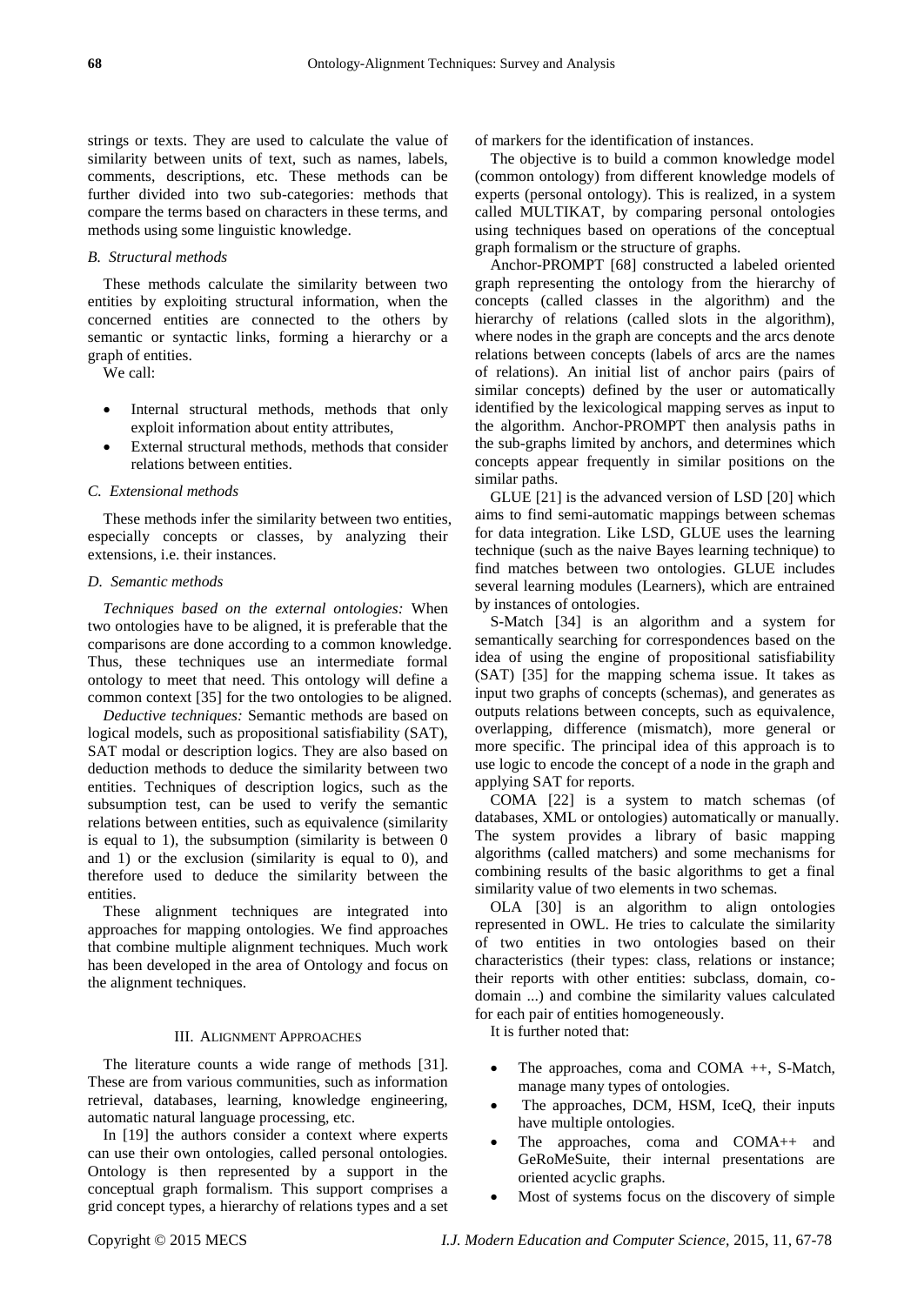correspondences one-to-one. Although only a few systems have attempted to solve the problem of discovering more complex correspondences, such as IMAP, DCM, HSM, AOA, PORSCHE Optima Optima+.

- The approaches S-Match, DSSim and TaxoMap calculate the similarity measures between different entities of the ontology, as disjunction and subsumption. However, the other approaches only calculate the equivalence relations.
- Several approaches have introduced new ways for encoding the alignment process. For example, iMatch and CODI use the Markov networks. Others, like PARIS, propose interesting imbrications between the data links and the alignment schema. Other approaches, as VSBM and GBM, analyze also the image data.
- Many recent approaches (eg. Scarlet, OMviaUO BLOOMS & BLOOMS++) use, beside WordNet, other knowledge base sources, such as Wikipedia and ontologies.
- Several recent approaches have introduced the alignment check in the matching process, like Lily, YAM++ and LogMap.
- The approaches, Falcon, Anchor-Flood, Lily, AgreementMaker, LogMap FSM and effectively

manage large-scale ontologies.

 The approaches, COMA++, S-Match, AgreementMaker, DSSim, Sambo and YAM++, are equipped with a graphical user interface.

Table.1. summarizes the schema and ontology alignment approaches. In fact, many approaches use the same techniques based on strings. We note also that some approaches use WordNet as an external resource.

In turn, the semantic measures are used only in some approaches, for example, CtxMatch, S-Match and LogMap.

The *Input* column represents the inputs of the systems.

The *Needs* column represents the resources to be available to star the system. This covers the manual aspect, referenced by "USER" in the table, when the user's back is required; "SEMI" when the system can take advantage of the user feedback; but can be "AUTOMATIC" when the system operates without the user intervention. The "INSTANCES" value indicates that the system requires data instances.

The columns, *Terminological Measures*, *Structural Measures*, *Extensional Measures* and *Semantic Measures*, specify the alignment techniques adopted by the approach in question.

| Approach                       | Input                                             | <b>Needs</b>              | Terminological<br><b>Measures</b>                                             | <b>Structural</b><br><b>Measures</b>                                                                                    | <b>Extensional</b><br><b>Measures</b> | <b>Semantic</b><br><b>Measures</b> | <b>Observation</b> |
|--------------------------------|---------------------------------------------------|---------------------------|-------------------------------------------------------------------------------|-------------------------------------------------------------------------------------------------------------------------|---------------------------------------|------------------------------------|--------------------|
| T-tree<br>$[29]$               | Ontologies                                        | AUTO.<br><b>INSTANCES</b> |                                                                               | Correlation                                                                                                             |                                       |                                    |                    |
| <b>SEMINT</b><br>$[52]$        | Relational<br>schema                              | AUTO.<br><b>INSTANCES</b> | Neural network.<br>Data types                                                 |                                                                                                                         | Constraint-<br>based                  |                                    |                    |
| <b>DELTA</b><br>[9]            | Relational<br>schema.<br><b>EER</b>               | <b>USER</b>               | String-based                                                                  |                                                                                                                         |                                       |                                    |                    |
| Hovy<br>[41]                   | Ontologies                                        | <b>SEMI</b>               | String-based,<br>Language-<br>based                                           | Taxonomic                                                                                                               |                                       |                                    |                    |
| Cupid<br>$[58]$                | XML schema.<br>Relational<br>schema               | <b>AUTO</b>               | String-based,<br>Language-<br>based.<br>Data types,<br>Auxiliary<br>thesaurus | Tree matching<br>weighted by<br>leaves                                                                                  |                                       |                                    |                    |
| <b>LSD</b><br>$[17]$           | XML schema,<br>Relational<br>schema               | AUTO,<br><b>INSTANCES</b> | Naive Bayes,                                                                  | Hierarchical<br>structure                                                                                               | Constraint-<br>based                  |                                    |                    |
| COMA/<br>$COMA++$<br>$[16]$    | XML schema.<br>Relational<br>schema<br><b>OWL</b> | <b>USER</b>               | String-based,<br>Language-<br>based,<br>Data types,<br>Auxiliary<br>thesaurus | DAG (tree)<br>matching with<br>a bias towards<br>various<br>structures, e.g.,<br>leaves,<br>Repository of<br>structures |                                       |                                    |                    |
| Similarity<br>flooding<br>[63] | XML schema.<br>Relational<br>schema               | <b>USER</b>               | String-based,<br>Data types                                                   | Iterative fixed<br>point<br>computation                                                                                 |                                       |                                    |                    |
| <b>XClust</b><br>[50]          | <b>DTD</b>                                        | <b>AUTO</b>               | Cardinality,<br>WordNet                                                       | Paths,<br>Children,<br>Leaves,<br>Clustering                                                                            | Constraint-<br>based                  |                                    |                    |
| Automatch<br>[4]               | Relational<br>schema                              | AUTO,<br><b>INSTANCES</b> | Naive Bayes,                                                                  | Internal<br>structure,<br><b>Statistics</b>                                                                             |                                       |                                    |                    |

Table 1. Summary of alignment approaches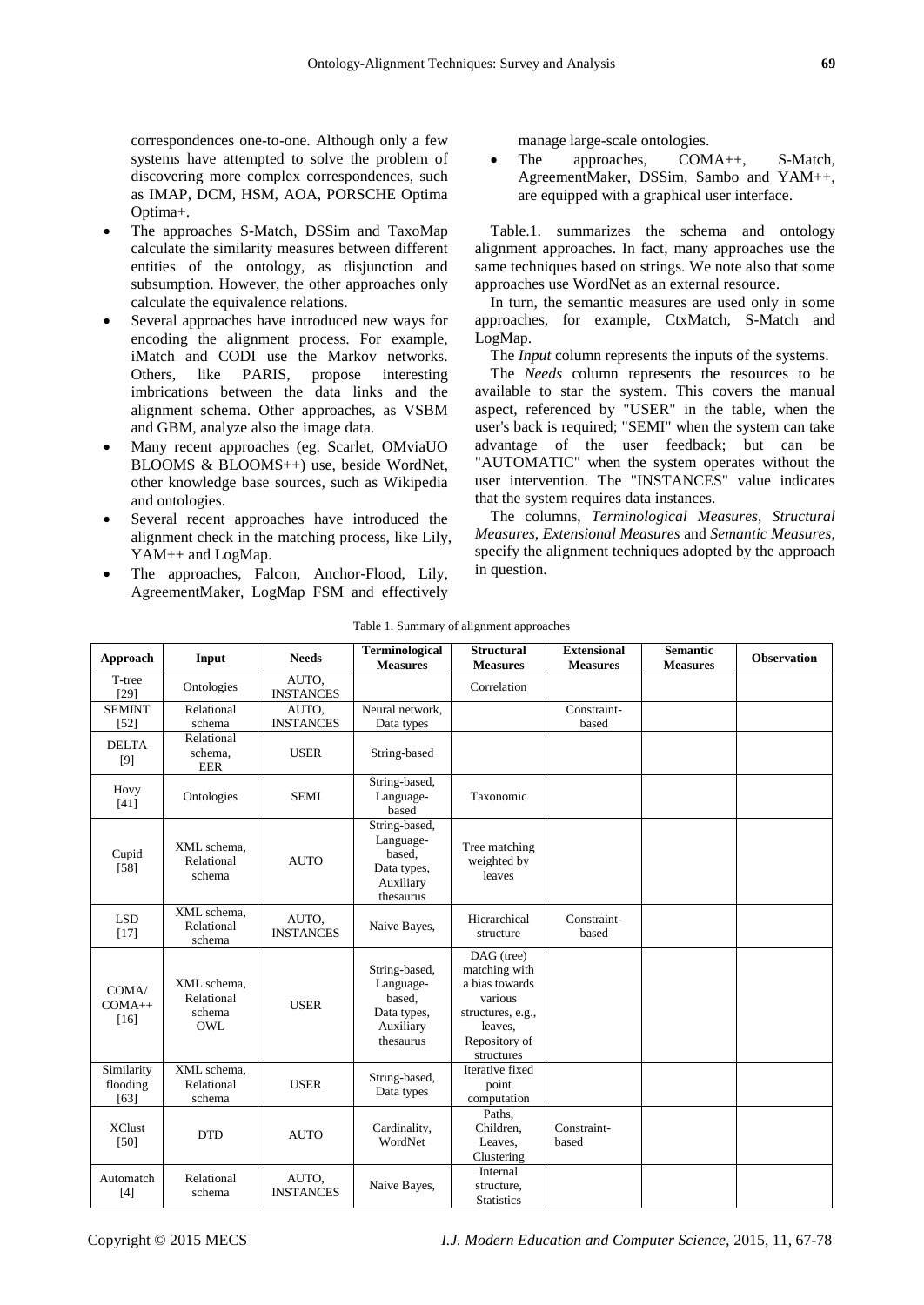| $[92]$                      | XML schema.<br>Taxonomy                           | AUTO,<br><b>INSTANCES</b>  | String-based,<br>Language-based,<br>WordNet               |                                                                                                  |                                              |                             |                     |
|-----------------------------|---------------------------------------------------|----------------------------|-----------------------------------------------------------|--------------------------------------------------------------------------------------------------|----------------------------------------------|-----------------------------|---------------------|
| IF-Map<br>$[53]$            | KIF, RDF                                          | AUTO,<br><b>INSTANCES</b>  | String-based                                              | Formal concept<br>analysis                                                                       |                                              |                             |                     |
| <b>SBI&amp;NB</b><br>$[42]$ | Classification                                    | AUTO,<br><b>INSTANCES</b>  | Statistics.<br>Naive Bayes,                               | Pachinko<br>Machine, Naive<br><b>Bayes</b>                                                       |                                              |                             |                     |
| $[54]$                      | Relational<br>schema                              | <b>INSTANCES</b>           | Language-based                                            | Mutual<br>information,<br>Dependency<br>graph matching                                           |                                              |                             |                     |
| S-Match<br>$[33]$           | Classification,<br>XML schema,<br>OWL             | <b>AUTO</b>                | String-based,<br>Language-based,<br>WordNet               |                                                                                                  |                                              | Propositional<br><b>SAT</b> |                     |
| <b>GLUE</b><br>$[18]$       | XML schema,<br>Relational<br>schema,<br>Taxonomic | AUTO,<br><b>INSTANCES</b>  | Naive Bayes,                                              | Hierarchical<br>structure                                                                        | Instances-<br>Based,<br>Constraint-<br>based |                             |                     |
| iMAP<br>[13]                | Relational<br>schema                              | AUTO,<br><b>INSTANCES</b>  | Naive Bayes,                                              | Hierarchical<br>structure                                                                        | Constraint-<br>based                         |                             |                     |
| <b>ASCO</b><br>$[3]$        | RDFS,<br>OWL                                      | <b>AUTO</b>                | String-based,<br>Language-based,<br>WordNet               | Iterative<br>similarity<br>propagation                                                           |                                              |                             |                     |
| $[89]$                      | Web form                                          | <b>INSTANCES</b>           | Language-based                                            | Mutual<br>information                                                                            |                                              |                             | Data Integration    |
| <b>NOM</b><br>$[26]$        | RDF.<br>OWL                                       | AUTO,<br><b>INSTANCES</b>  | String-based                                              | Matching of<br>neighbours,<br>Taxonomic<br>structure                                             |                                              |                             |                     |
| QOM<br>$[27]$               | RDF,<br>OWL                                       | AUTO,<br><b>INSTANCES</b>  | String-based,<br>Domain,<br>Application,<br>Vocabulary    | Matching of<br>neighbours,<br>Taxonomic<br>structure                                             |                                              |                             |                     |
| IceQ<br>[91]                | Web form                                          | AUTO,<br><b>SEMI</b>       | String-based                                              | Clustering                                                                                       | Constraint-<br>based                         |                             |                     |
| <b>OLA</b><br>$[30]$        | RDF,<br>OWL                                       | AUTO,<br><b>INSTANCES</b>  | String-based,<br>Language-based,<br>Data type,<br>WordNet | Iterative fixed<br>point<br>computation,<br>Matching of<br>neighbours,<br>Taxonomic<br>structure |                                              |                             |                     |
| $[79]$                      | <b>WSDL</b>                                       | <b>AUTO</b>                | String-based,<br>Language-based,<br>WordNet               | Structure<br>comparison                                                                          |                                              |                             |                     |
| MWSDI<br>[69]               | WSDL,<br>OWL                                      | <b>AUTO</b>                | String-based,<br>Language-based,<br>WordNet               | Structure<br>comparison                                                                          |                                              |                             |                     |
| <b>BayesOWL</b><br>[70]     | Classification,<br>OWL                            | <b>AUTO</b>                | Text classifier,<br>Google                                | Bayesian<br>inference                                                                            |                                              |                             |                     |
| <b>OMEN</b><br>$[64]$       | OWL                                               | AUTO,<br><b>ALIGNEMENT</b> |                                                           | Bayesian<br>inference,<br>Meta-rules                                                             |                                              |                             |                     |
| <b>DCM</b><br>[8]           | Web form                                          | <b>AUTO</b>                |                                                           | Correlation,<br><b>Statistics</b>                                                                |                                              |                             | Data integration    |
| Dumas<br>$[5]$              | Relational<br>schema                              | <b>INSTANCES</b>           | String-based                                              | Instance<br>identification                                                                       |                                              |                             |                     |
| oMap<br>$[78]$              | OWL                                               | AUTO,<br><b>INSTANCES</b>  | Naive Bayes,,<br>String-based                             | Similarity<br>propagation                                                                        |                                              |                             | Query<br>answering  |
| eTuner<br>$[76]$            | Relational<br>schema,<br>Taxonomy                 | <b>AUTO</b>                |                                                           |                                                                                                  |                                              |                             |                     |
| SAMBO<br>$[51]$             | OWL                                               | AUTO,<br><b>DOCUMENTS</b>  | String-based,<br>Naive Bayes,,<br>WordNet                 | Iterative<br>structural<br>similarity based<br>on is-a, part-of<br>hierarchies                   |                                              |                             | Ontology<br>merging |
| <b>AROMA</b><br>$[12]$      | Classification,<br>OWL                            | AUTO,<br><b>INSTANCES</b>  | String-based                                              | Association<br>rules                                                                             |                                              |                             |                     |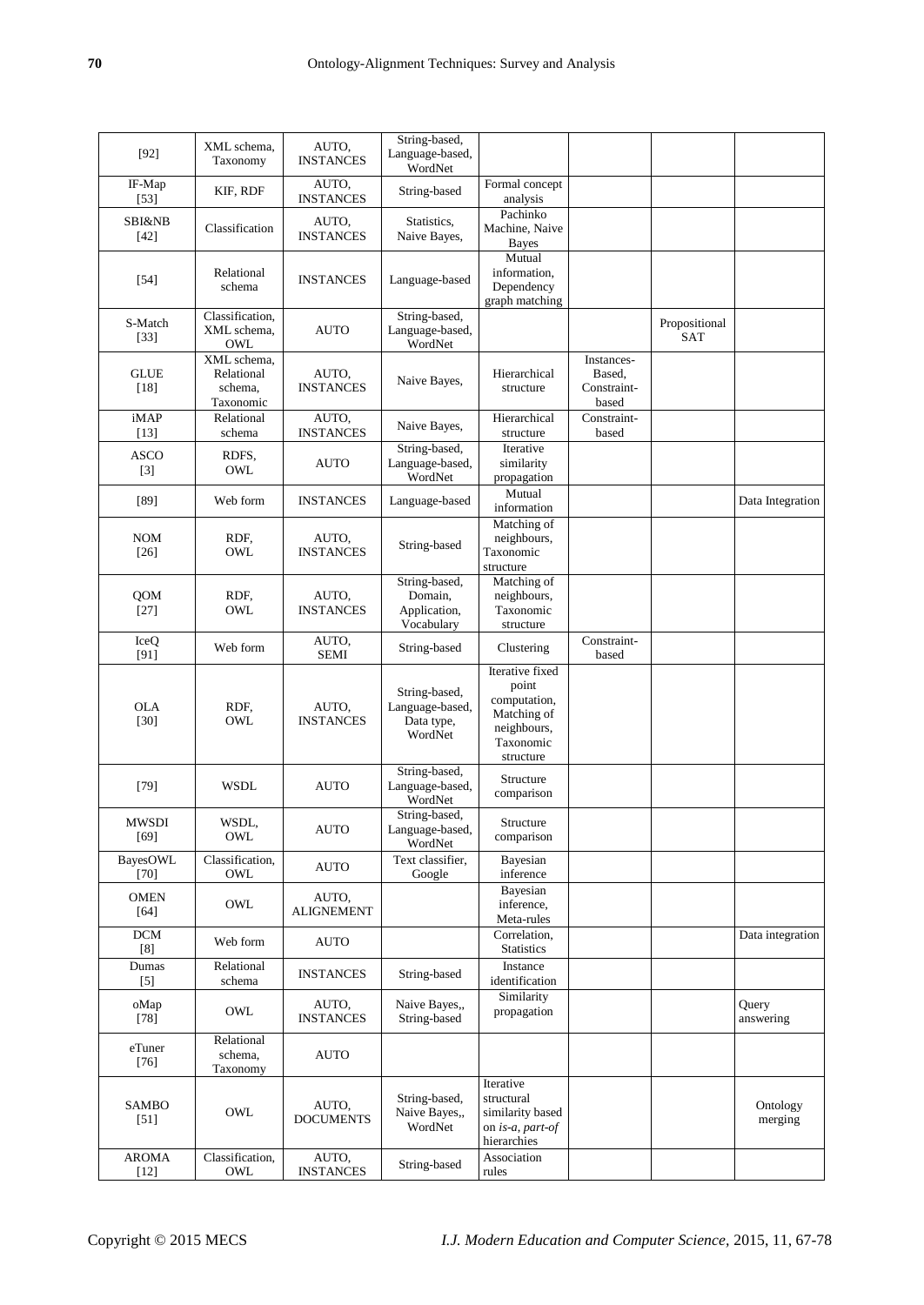| RiMOM<br>$[83]$                 | OWL                             | AUTO,<br><b>INSTANCES</b>          | String-<br>based,<br>Naive<br>Bayes,                                       | Taxonomic<br>structure,<br>Similarity<br>propagation                                        |                                   |                           |
|---------------------------------|---------------------------------|------------------------------------|----------------------------------------------------------------------------|---------------------------------------------------------------------------------------------|-----------------------------------|---------------------------|
| $\overline{LCS}$<br>$[46]$      | RDF.<br>OWL                     | <b>AUTO</b>                        | WordNet                                                                    |                                                                                             |                                   |                           |
| <b>HSM</b><br>[80]              | Ontologies                      | AUTO                               |                                                                            | Co-occurrence<br>patterns,<br>Statistics                                                    |                                   |                           |
| CtxMatch/<br>CtxMatch2<br>$[7]$ | Classification,<br>OWL          | <b>USER</b>                        | String-<br>based,<br>Language-<br>based.<br>WordNet                        |                                                                                             | Based on<br>description<br>logics |                           |
| CBW<br>$[37]$                   | OWL                             | <b>AUTO</b>                        | String-<br>based                                                           | Coincidence-<br>based weighting                                                             |                                   |                           |
| GeRoMeSuite<br>$[55]$           | SQL DDL,<br>XML, OWL            | AUTO,<br>SEMI                      | String-<br>based                                                           | Similarity<br>flooding,<br>Children                                                         |                                   | Merging,<br>Composing     |
| <b>AOAS</b><br>$[93]$           | OWL                             | <b>AUTO</b>                        | String-<br>based.<br>Language-<br>based                                    | Compatible is-a,<br>part-of paths                                                           | Rule-based<br>inference           |                           |
| <b>ILIADS</b><br>$[87]$         | OWL                             | AUTO.<br><b>INSTANCES</b>          | String-<br>based,<br>Language-<br>based,<br>WordNet                        | Matching<br>neighbors,<br>Clustering                                                        | Rule-based<br>inference           | Ontology merging          |
| Scarlet<br>$[74]$               | OWL                             | <b>AUTO</b>                        | String-<br>based                                                           |                                                                                             | Ad hoc<br>rule-based<br>inference |                           |
| BeMatch<br>[10]                 | BPEL,<br>WCSL                   | AUTO,<br><b>SEMI</b>               | String-<br>based,<br>Language-<br>based.<br>WordNet                        | Graph<br>isomorphism                                                                        |                                   | Service<br>transformation |
| <b>PORSCHE</b><br>$[75]$        | <b>XSD</b>                      | <b>AUTO</b>                        | String-<br>based,<br>Language-<br>based.<br>Thesaurus                      | Clustering,<br>Tree mining                                                                  |                                   | Mediation schema          |
| Match-Planner<br>$[24]$         | <b>XML</b>                      | AUTO,                              | Second<br>String,<br>Language-<br>based.<br>WordNet                        |                                                                                             |                                   |                           |
| Falcon-AO<br>$[40]$             | RDF,<br>OWL                     | AUTO,<br><b>INSTANCES</b>          | String-<br>based,<br>WordNet                                               | Structural affinity                                                                         |                                   |                           |
| <b>SMB</b><br>[61]              | Web form,<br>XML schema,<br>OWL | <b>AUTO</b>                        |                                                                            |                                                                                             |                                   |                           |
| <b>FSM</b><br>$[45]$            | Relational<br>schema            | AUTO,<br><b>INSTANCES</b>          | String-<br>based                                                           |                                                                                             |                                   |                           |
| Anchor-Flood<br>$[39]$          | RDFS,<br>OWL                    | <b>AUTO</b>                        | String-<br>based,<br>Language-<br>based,<br>WordNet                        | Internal, external<br>similarities.<br>Iterative anchor-<br>based similarity<br>propagation |                                   |                           |
| $[88]$                          | OWL                             | AUTO,<br>SEMI                      | String-<br>based                                                           | Variations of<br>similarity flooding                                                        |                                   |                           |
| AgreementMaker<br>$[11]$        | XML, RDFS,<br>OWL, N3           | AUTO,<br>SEMI                      | String-<br>based,<br>Language-<br>based,<br>WordNet                        | Descendant,<br>sibling similarities                                                         |                                   |                           |
| <b>HAMSTER</b><br>$[66]$        | <b>XML</b>                      | AUTO,<br>SEMI,<br><b>INSTANCES</b> | String-<br>based,<br>Language-<br>based,<br>Naive<br>Bayes,,<br>Click logs | Structure<br>comparison                                                                     |                                   |                           |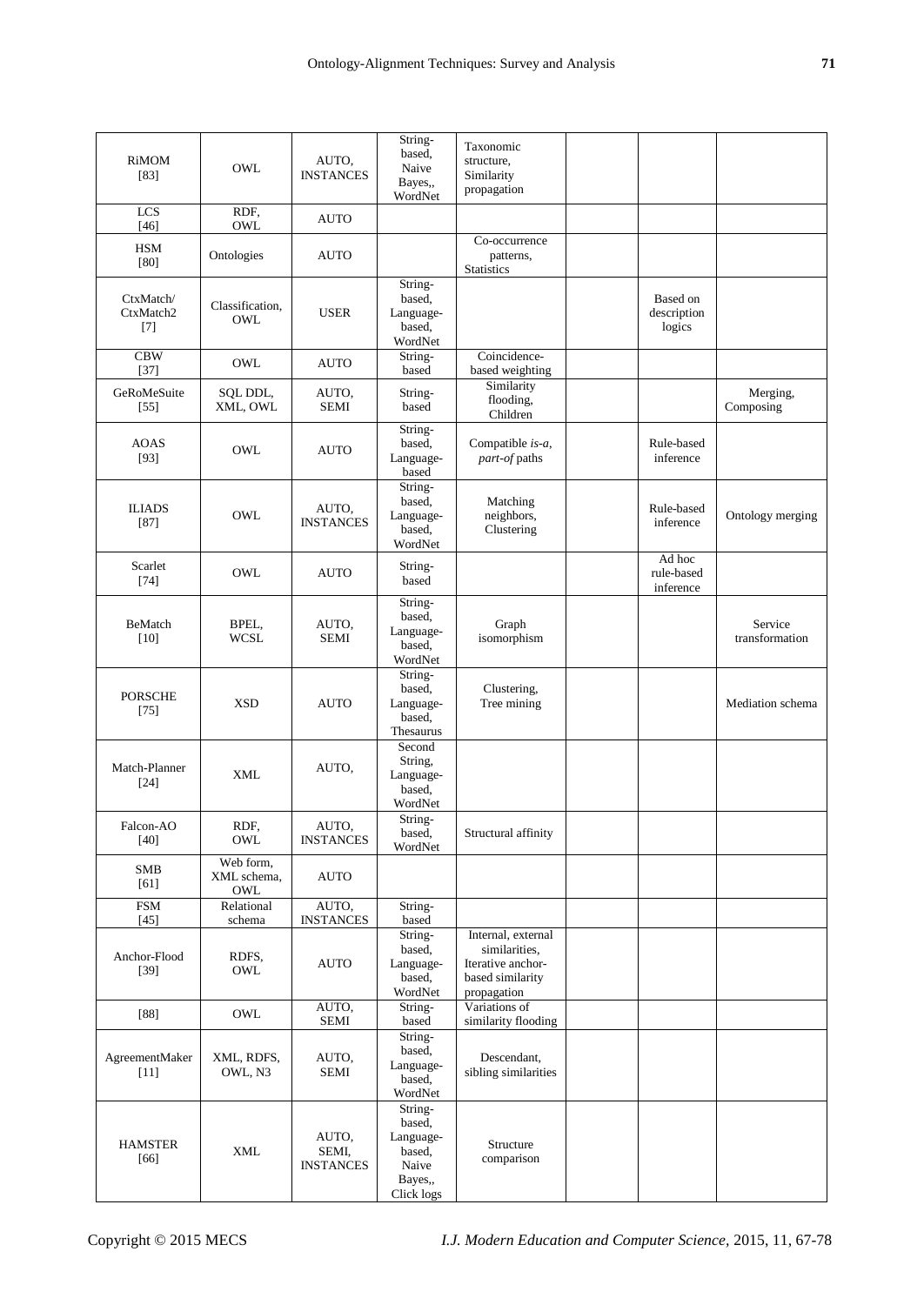| <b>Smart Matcher</b><br>[90]           | UML                                  | AUTO,<br>USER,<br><b>INSTANCES</b> | $COMA++$<br><b>FOAM</b>                     | Structure<br>comparison                                                   | Instances-<br>based |                                         | Instance<br>transformation |
|----------------------------------------|--------------------------------------|------------------------------------|---------------------------------------------|---------------------------------------------------------------------------|---------------------|-----------------------------------------|----------------------------|
| GEM/Optima/<br>Optima+<br>[23][86][87] | RDF, OWL,<br>N3                      | AUTO,<br><b>INSTANCES</b>          | String-based,<br>Language-based,<br>WordNet | Expectation-<br>Maximization,<br>Matching of<br>neighbors                 |                     |                                         |                            |
| YAM/YAM++<br>[25]                      | XML,<br>OWL                          | AUTO,<br><b>SEMI</b>               | WordNet                                     | Structure<br>profiles,<br>Similarity<br>flooding                          |                     |                                         |                            |
| <b>GOALS</b><br>$[59]$                 | OWL                                  | <b>AUTO</b>                        |                                             |                                                                           |                     |                                         |                            |
| ContentMap<br>[47]                     | OWL                                  | AUTO.<br><b>SEMI</b>               |                                             |                                                                           |                     |                                         | Integrated<br>ontology     |
| SeqDisc<br>$[2]$                       | <b>WSDL</b>                          | <b>AUTO</b>                        | String-based,<br>Language-based             | Leafs, Children,<br>Ancestor<br>comparison                                |                     |                                         |                            |
| OMviaUO<br>[62]                        | RDFS,<br>OWL                         | <b>AUTO</b>                        | String-based,<br>Language-based             | Taxonomic                                                                 |                     | Rule-based<br>inference                 |                            |
| BLOOMS/<br>BLOOMS+<br>[43]             | RDFS.<br>OWL                         | <b>AUTO</b>                        | Language-based,<br>API alignment            | Taxonomic<br>structure                                                    |                     | Rule-based<br>inference                 |                            |
| Homolonto<br>[71]                      | OBO                                  | AUTO,<br><b>SEMI</b>               | Language-based,                             | Children<br>similarity                                                    |                     |                                         | Homologous<br>groups       |
| <b>DSSim</b><br>$[65]$                 | OWL,<br><b>SKOS</b>                  | <b>AUTO</b>                        | String-based,<br>Language-based,<br>WordNet |                                                                           | Instances-<br>based |                                         | Question<br>answering      |
| TaxoMap<br>$[38]$                      | OWL                                  | AUTO.<br><b>SEMI</b>               | String-based,<br>Language-based             | Structure<br>comparison via<br>is-a hierarchies                           |                     |                                         |                            |
| VSBM&GBM<br>$[44]$                     | Ontologies                           | AUTO.<br><b>INSTANCES</b>          | Statistics,<br><b>SVM</b>                   | Correlations in<br>graph                                                  |                     |                                         |                            |
| <b>CSR</b><br>$[82]$                   | OWL                                  | AUTO,<br><b>INSTANCES</b>          | String-based                                | Feature-based<br>similarity,<br>Machine<br>learning                       |                     |                                         |                            |
| Prior+<br>[60]                         | OWL                                  | AUTO.<br><b>INSTANCES</b>          | String-based,<br>Language-based             | Feature-based<br>similarity,<br>Neural network                            |                     |                                         |                            |
| MoTo<br>$[28]$                         | OWL                                  | AUTO,<br><b>INSTANCES</b>          | Naive Bayes,<br>$k$ -Nearest<br>neighbor    | Structural<br>validation:<br>Taxonomy,<br>Other relations                 |                     |                                         | Neural network             |
| $\overline{CODI}$<br>[67]              | OWL                                  | AUTO.<br><b>INSTANCES</b>          | SimMetrics                                  | Structure<br>comparison                                                   |                     | Markov net<br>inference                 |                            |
| ${\sf CIDER}$<br>$[36]$                | $\mathop{\rm OWL}$                   | <b>AUTO</b>                        | String-based,<br>Language-based             |                                                                           |                     |                                         |                            |
| MapPSO<br>[6]                          | OWL                                  | <b>AUTO</b>                        | String-based,<br>Language-based,<br>WordNet | Population-<br>based<br>optimization                                      |                     |                                         |                            |
| ProbaMap<br>$[84]$                     | Taxonomy                             | AUTO,<br><b>INSTANCES,</b>         | Statistics, Naive<br>Bayes,<br>C4.5, SVM    |                                                                           |                     |                                         |                            |
| LogMap<br>$[48]$                       | OWL                                  | AUTO,<br><b>SEMI</b>               | String-based,<br>Language-based,<br>WordNet | Structure<br>comparison                                                   |                     | Propositional<br>Horn<br>satisfiability |                            |
| AMC<br>$[72]$                          | Relational<br>schema,<br>XML,<br>OWL | AUTO,<br>SEMI,<br><b>INSTANCES</b> |                                             |                                                                           |                     |                                         |                            |
| iMatch<br>$[1]$                        | OWL                                  | AUTO,<br>SEMI                      | String-based                                |                                                                           |                     |                                         |                            |
| PARIS<br>$[81]$                        | <b>RDFS</b>                          | AUTO,<br><b>INSTANCES</b>          | String-based                                | Probabilistic<br>estimates via<br>iterative fixed<br>point<br>computation |                     |                                         |                            |
| AMS<br>$[73]$                          | Relational<br>schema,<br>XML,<br>OWL | AUTO,<br>SEMI,<br><b>INSTANCES</b> |                                             |                                                                           |                     |                                         |                            |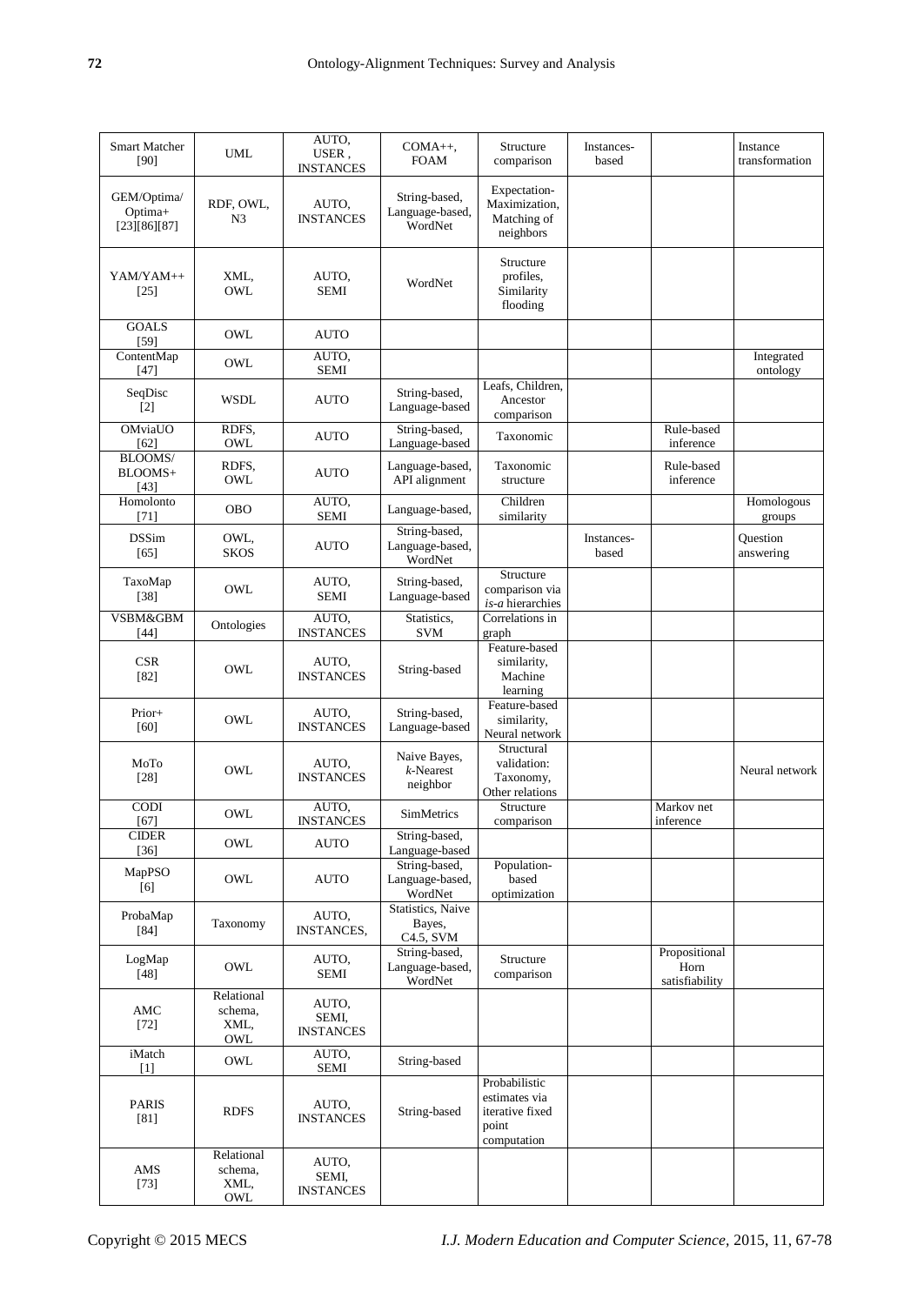| LogMap2<br>$[49]$                    | OWL                | AUTO,<br><b>SEMI</b> | String-based,<br>Language-based,<br>WordNet                                                                                                                                    | Structure<br>comparison                                                                                       |                                                                                            | Propositional<br>Horn<br>satisfiability |                                                                                                                                                                                                                                                                                              |
|--------------------------------------|--------------------|----------------------|--------------------------------------------------------------------------------------------------------------------------------------------------------------------------------|---------------------------------------------------------------------------------------------------------------|--------------------------------------------------------------------------------------------|-----------------------------------------|----------------------------------------------------------------------------------------------------------------------------------------------------------------------------------------------------------------------------------------------------------------------------------------------|
| XMapSiG/<br><b>XMapGen</b><br>$[14]$ | Ontology           | <b>SEMI</b>          | WordNet,<br>String-based                                                                                                                                                       | Based on<br>information<br>about the<br>presence of the<br>properties and<br>their cardinality<br>constraints |                                                                                            |                                         |                                                                                                                                                                                                                                                                                              |
| $XMAP++$<br>$[15]$                   | Ontology<br>OWL-DL | <b>SEMI</b>          | WordNet,<br>String-based,<br>Aggregated<br>similarities                                                                                                                        | Based on<br>information<br>about the<br>presence of the<br>properties and<br>their cardinality<br>constraints | Based on<br>linguistic<br>measures                                                         |                                         | RNA is used to<br>calculate the<br>best match<br>between pairs<br>of entities, to<br>maximize the<br>discovery of<br>many similar<br>couples and<br>reduce the<br>number of those<br>who are<br>dissimilar. The<br>final alignment<br>is obtained after<br>filtering based<br>on a threshold |
| RiMOM-IM<br>$[77]$                   | Ontologies         | <b>SEMI</b>          | Tokens-based<br>(TF/IDF),<br>Aggregated<br>similarities                                                                                                                        |                                                                                                               | Instances-<br>based,<br>cosines<br>traditional<br>similarity,<br>maxpooling+<br>similarity |                                         |                                                                                                                                                                                                                                                                                              |
| MaasMatch<br>$[32]$                  | Ontologies         | <b>AUTO</b>          | Language-based                                                                                                                                                                 |                                                                                                               | <b>Based</b> on<br>linguistic<br>measures                                                  |                                         |                                                                                                                                                                                                                                                                                              |
| InsMT<br>$[56]$                      | Ontologies         | AUTO,<br><b>SEMI</b> | String-based<br>(levenshtein, Jaro,<br>SLIM-Winkler),<br>Aggregated<br>similarities                                                                                            |                                                                                                               | Instances-<br>based                                                                        |                                         |                                                                                                                                                                                                                                                                                              |
| <b>InsMTL</b><br>$[57]$              | Ontologies         | AUTO,<br><b>SEMI</b> | String-based<br>(levenshtein<br>distance, Jaro,<br>SLIM-Winkler),<br>Aggregated<br>similarities,<br>WordNet                                                                    |                                                                                                               | Instances-<br>based.<br>Based on<br>linguistic<br>measures                                 |                                         | The system<br>applies a local<br>filter                                                                                                                                                                                                                                                      |
| AOT<br>$[56]$                        | Ontologies         | AUTO,<br><b>SEMI</b> | String-based<br>(distance of<br>levenshtein, Jaro,<br>SLIM-Winkler,<br>Jaro-Winkler,<br>Smith-Waterman<br>and Needleman-<br>Wunsch),<br>Aggregated<br>similarities             |                                                                                                               |                                                                                            |                                         | The system<br>applies a local<br>filter,<br>The system<br>applies a<br>second filter to<br>identify global<br>alignment                                                                                                                                                                      |
| InstML<br>$[57]$                     | Ontologies         | AUTO,<br><b>SEMI</b> | String-based<br>(distance of<br>levenshtein, Jaro,<br>SLIM-Winkler,<br>Jaro-Winkler,<br>Smith-Waterman<br>and Needleman-<br>Wunsch),<br>Aggregated<br>similarities,<br>WordNet |                                                                                                               | Based on<br>linguistic<br>measures                                                         |                                         |                                                                                                                                                                                                                                                                                              |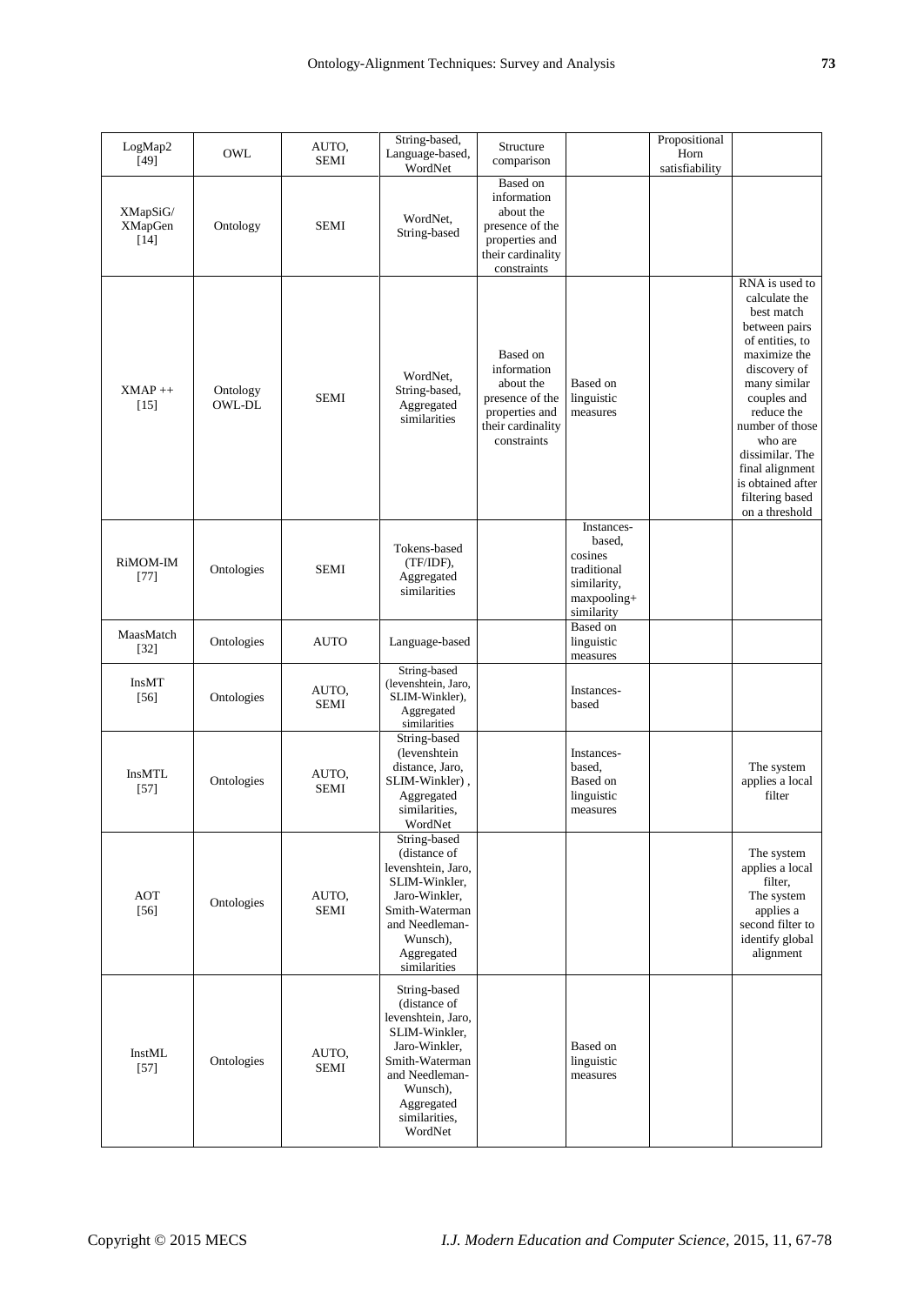## IV. STATISTICS

The approaches we have previously cited, their main difference reside in the strategy used to discover the similarity between two entities. In most cases, are used terminological and/or structural and/or extensional similarity measures. Semantic measures are operated in some approaches, for example, CtxMatch, S-Match and LogMap.

A combination strategy allows to find the final similarity. This, generally, represents an equivalence or subsumption relationship between two entities from two different ontologies. The use of multiple similarity measures gives often better results. On the other side, these tools do not always specify which matchers were used or how the similarities were aggregated. Moreover, it should be noted that frameworks are more suitable for reuse as well as the combination of existing similarity measures according to preset criteria. These systems also differ in functioning and interaction offered to their users.

The intervention of a domain expert in the ontology alignment process is often necessary to avoid inconsistencies. By more interactive tools, such as PROMPT or FOAM, suggesting alignment results to the user often gives better results. On the other side, they do not allow reusing the alignment results to deduce other correspondence relations.

Fig.1. shows that researches in the ontology alignment field started with the nineties. From 2000 to 2009, the number of works in this domain is becoming increasingly important with the appearance of the Semantic Web notion. This number reaches its maximum in 2010. Researches continue to this day.

From Fig. 2, it is clear that the terminological method intervenes in a large number of approaches. The structural method also marks its importance among other techniques. This can be explained by the fact that the methods based on terms or structure are often manageable and easy to be implemented. Unlike semantic methods which require the availability of semantic sources, difficult to be constructed. They also require complex reasoning engines to infer semantic relations.



Fig.1. Evolution of the number of works in the ontology alignment field.



Fig.2. Rate of using alignment techniques (terminological, structural, extensional and semantic)

### V. CONCLUSION AND PERSPECTIVES

The Alignment Process Consists In Producing A Set Of Mappings (Correspondences) Between Entities. However, The Automatic Generation Of Correspondences Between Two Ontologies Is Extremely Difficult, Due To The Differences (Conceptual, Habits, Etc.) Between Different Communities Concerned By These Ontologies. Furthermore, The Alignment Issue Is Particularly Acute When The Number And Volume Of Data Schemas Are Important. Indeed, In The Real Applications, Where Ontologies Are Voluminous And Complex, Requirements Of Execution Time And Memory Space Are Two Significant Factors That Directly Influence The Performance Of An Alignment Algorithm.

The Purpose Of This Paper Is To Identify And Cite Works In The Ontology Alignment Field. This Can Clear The Way For Researchers In This Domain. They Can Choose The Appropriate Approach To Their Problem. They Can Also See The Shortcomings And Correct Them, Or Propose New Alignment Approaches. As For Us, We Expect To Offer A Maintenance Approach Of Existing Alignments. This Problem Can Be Caused By The Development And Evolution Of Ontologies Making Parts Of An Existing Alignment.

#### **REFERENCES**

- [1] Albagli, S.Ben-Eliyahu-Zohary, R.Shimony, S.E.: Markov network based ontology matching. J. Comput. Syst. Sci. 78(1), 105–118, (2012).
- [2] Algergawy, A., Nayak, R., Siegmund, N., Köppen, V. and Saake, G.: Combining schema and levelbased matching for web service discovery. In: Proc. 10th International Conference on Web Engineering (ICWE), Vienna, Austria, pp. 114–128, (2010).
- [3] Bach, T.-L., Dieng-Kuntz, R. and Gandon, F.: On ontology matching problems (for building a corporate semantic web in a multi-communities organization). In: Proc. 6th International Conference on Enterprise Information Systems (ICEIS), Porto, Portugal, pp. 236–243 (2004).
- [4] Berlin, J. and Motro, A.: Database schema matching using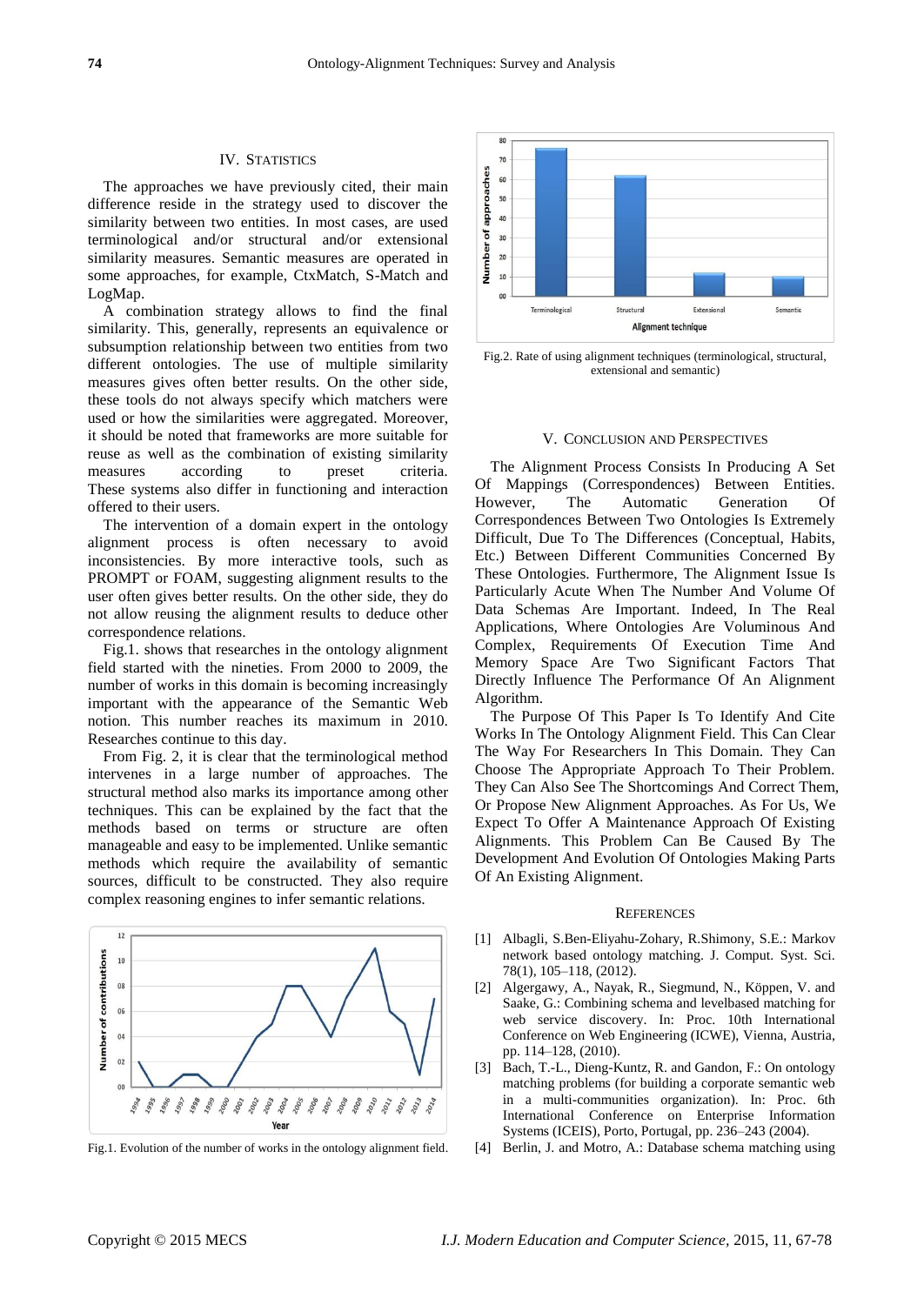machine learning with feature selection. In: Proc. 14th International Conference on Advanced Information Systems Engineering (CAiSE), Toronto, Canada. Lecture Notes in Computer Science, vol. 2348, pp. 452–466, (2002).

- [5] Bilke, A. and Naumann, F.: Schema matching using duplicates. In: Proc. 21st International Conference on Data Engineering (ICDE), Tokyo, Japan, pp. 69–80, (2005).
- [6] Bock, J. and Hettenhausen, J.: Discrete particle swarm optimisation for ontology alignment. Inf. Sci. 192, 152– 173, (2012).
- [7] Bouquet, P., Serafini, L., Zanobini, S. and Sceffer, S.: Bootstrapping semantics on the web: meaning elicitation from schemas. In: Proc. 15th International World Wide Web Conference (WWW), Edinburgh, UK, pp. 505–512,  $(2006)$ .
- [8] Chang, K., He, B. and Zhang, Z.: Toward large scale integration: building a metaquerier over databases on the web. In: Proc. 2nd Biennial Conference on Innovative Data Systems Research (CIDR), Asilomar, CA, USA, pp. 44–55, (2005).
- [9] Clifton, C., Hausman, E. and Rosenthal, A.: Experience with a combined approach to attribute matching across heterogeneous databases. In: Proc. 7th IFIP Conference on Database Semantics, Leysin, Switzerland, pp. 428–453, (1997).
- [10] Corrales, J.C., Grigori, D., Bouzeghoub, M.and Burbano, J.E.: BeMatch: a platform for matchmaking service behavior models. In: Proc. 11th International Conference on Extending Database Technology (EDBT), Nantes, France, pp. 695–699, (2008).
- [11] Cruz, I., Antonelli, F.P. and Stroe, C.: AgreementMaker: efficient matching for large real-world schemas and ontologies. Proc. VLDB Endow. 2(2), 1586–1589, (2009).
- [12] David, J., Guillet, F. and Briand, H.: Matching directories and OWL ontologies with AROMA. In: Proc. 15th ACM Conference on Information and Knowledge Management (CIKM), Arlington, VA, USA, pp. 830–831, (2006).
- [13] Dhamankar, R., Lee, Y., Doan, A.-H., Halevy, A. and Domingos, P.: iMAP: discovering complex semantic matches between database schemas. In: Proc. 23rd International Conference on Management of Data (SIGMOD), Paris, France, pp. 383–394, (2004).
- [14] Djeddi, W. and Khadir, M.-T.: XMapGen and XMapSiG results for OAEI 2013. In Proceedings of the 8th International Workshop on Ontology Matching co-located with the 12th International Semantic Web Conference (ISWC 2013), pp. 203–210. Sydney, Australia, October 21, (2013).
- [15] Djeddi, W. and Khadir, M. T.: XMap++: Results for OAEI 2014. In Proceedings of the 9th International Workshop on Ontology Matching collocated with the 13th International Semantic Web Conference (ISWC 2014). Riva del Garda, Trentino, Italy, October 20, (2014).
- [16] Do, H.-H. and Rahm, E.: COMA—a system for flexible combination of schema matching approaches. In: Proc. 28th International Conference on Very Large Data Bases (VLDB), Hong Kong, China,pp. 610–621, (2002).
- [17] Doan, A.-H., Domingos, P. and Halevy, A.: Reconciling schemas of disparate data sources: a machinelearning approach. In: Proc. 20th International Conference on Management of Data (SIGMOD), Santa Barbara, CA, USA, pp. 509–520, (2001).
- [18] Doan, A.-H., Madhavan, J., Domingos, P. and Halevy, A.: Ontology matching: a machine learning approach. In: Staab, S., Studer, R. (eds.) Handbook on Ontologies, pp. 385–404. Springer, Berlin, (2004).
- [19] Dieng, R. and Hug, S.: Comparison of -personal ontologies- represented through conceptual graphs. In Proc. 13th ECAI, Brighton (UK), pp. 341–345, (1998).
- [20] Doan, A., Domingos, P. and Halevy, A.: Learning source descriptions for data Integration. In: ProcWebDBWorkshop, pp. 81–92, (2000).
- [21] Doan, A., Madhavan, J., Domingos, P. and Halevy, A.: Learning to Map between Ontologies on the Semantic Web. The 11th International World Wide Web Conference (WWW'2002), Hawaii, USA, (2002).
- [22] Do, H.-H. and Rahm, E.: Matching large schemas: Approaches and evaluation. Information Systems, Volume32, Issue 6, pp. 857-885, September (2007)
- [23] Doshi, P., Kolli, R. and Thomas, C.: Inexact matching of ontology graphs using expectationmaximization. J. Web Semant. 7(2), 90-106, (2009).
- [24] Duchateau, F., Bellahsene, Z. and Coletta, R.: A flexible approach for planning schema matching algorithms. In: Proc. 16th International Conference on Cooperative Information Systems (CoopIS), Monterrey, Mexico. Lecture Notes in Computer Science, vol. 5331, pp. 249– 264, (2008).
- [25] Duchateau, F., Coletta, R., Bellahsene, Z. and Miller, R.: (not) Yet Another Matcher. In: Proc. 18th ACM Conference on Information and Knowledge Management (CIKM), Hong Kong, China, pp. 1537–1540, (2009).
- [26] Ehrig, M. and Sure, Y.: Ontology mapping—an integrated approach. In: Proc. 1st European Semantic Web Symposium (ESWS), Hersounisous, Greece. Lecture Notes in Computer Science, vol. 3053, pp. 76–91, (2004).
- [27] Ehrig, M. and Staab, S.: QOM—quick ontology mapping. In: Proc. 3rd International Semantic Web Conference (ISWC), Hiroshima, Japan. Lecture Notes in Computer Science, vol. 3298, pp. 683–697, (2004).
- [28] Esposito, F., Fanizzi, N. and d'Amato, C.: Recovering uncertain mappings through structural validation and aggregation with the MoTo system. In: Proc. 25th ACM Symposium on Applied Computing (SAC), Sierre, Switzerland, pp. 1428–1432, (2010).
- [29] Euzenat, J.: Brief overview of T-tree: the Tropes Taxonomy building Tool. In: Proc. 4th ASIS SIG/CRWorkshop on Classification Research, Columbus, OH, USA, pp. 69–87, (1994).
- [30] Euzenat, J. and Valtchev, P.: Similarity-based ontology alignment in OWL-lite. In: Proc. 16th European Conference on Artificial Intelligence (ECAI), Valencia, Spain, pp. 333–337, (2004).
- [31] Euzenat, J. and Shvaiko, P.: Ontology matching. Springer, Heidelberg (DE), (2007).
- [32] Schadd, F.-C. and Roos, N.: Alignment Evaluation of MaasMatch for the OAEI 2014 Campaign. In Proceedings of the 9th International Workshop on Ontology Matching collocated with the 13th International Semantic Web Conference (ISWC 2014). Riva del Garda, Trentino, Italy, October 20, (2014).
- [33] Giunchiglia, F. and Shvaiko, P.: Semantic matching. Knowl. Eng. Rev. 18(3), 265–280, (2003).
- [34] Giunchiglia, F., Shvaiko, P. and Yatskevich, M.: S-Match: an algorithm and an implementation of semantic matching. In Proceedings of ESWS 2004, Heraklion (GR), pp. 61–75,  $(2004)$ .
- [35] Giunchiglia, F., Shvaiko, P. and Yatskevich, M.: Discovering missing background knowledge in ontology matching. In Proc. 16th European Conference on Artificial Intelligence (ECAI), pages 382–386, Riva del Garda (IT), (2006).
- [36] Gracia, J., Bernad, J. and Mena, E.: Ontology matching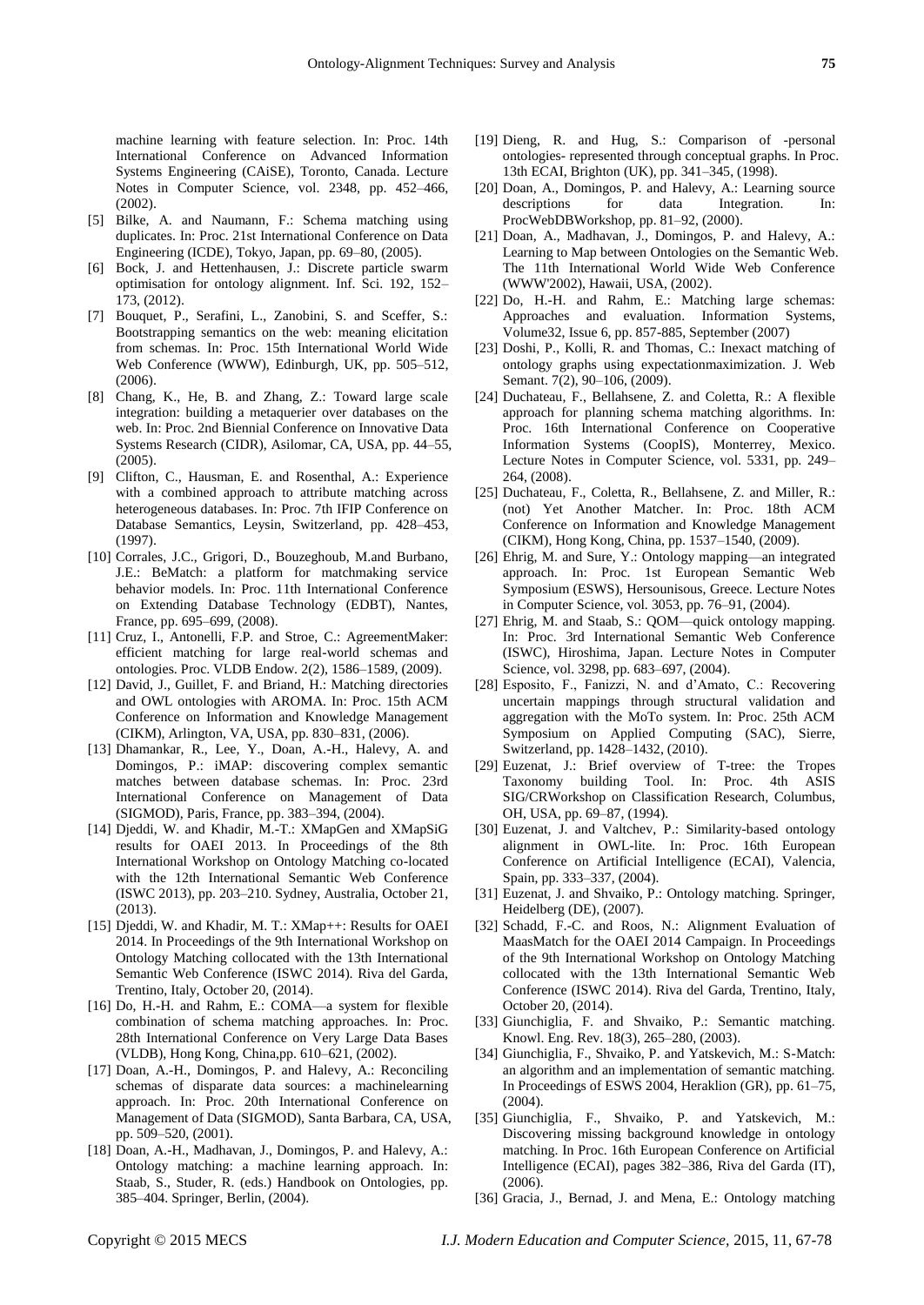with CIDER: evaluation report for OAEI 2011. In: Proc. 6th International Workshop on Ontology Matching (OM) at the 10th International Semantic Web Conference (ISWC), Bonn, Germany, pp. 126–133, (2011).

- [37] Haeri (Hossein), S., Abolhassani, H., Qazvinian, V. and Hariri, B.-B.: Coincidence-based scoring of mappings in ontology alignment. J. Adv. Comput. Intell. Intell. Inform. 11(7), 803–816, (2007).
- [38] Hamdi, F., Reynaud, C. and Safar, B.: Pattern-based mapping refinement. In: Proc. 17th International Conference on Knowledge Engineering and Knowledge Management (EKAW), Lisbon, Portugal. Lecture Notes in Computer Science, vol. 6317, pp. 1–15, (2010).
- [39] Hanif, M.-S. and Aono, M.: An efficient and scalable algorithm for segmented alignment of ontologies of arbitrary size. J. Web Semant. 7(4), 344–356, (2009).
- [40] Hu, W., Qu, Y. and Cheng, G.: Matching large ontologies: a divide-and-conquer approach. Data Knowl. Eng. 67(1), 140–160, (2008).
- [41] Hovy, E.: Combining and standardizing large-scale, practical ontologies for machine translation and other uses. In: Proc. 1st International Conference on Language Resources and Evaluation (LREC), Granada, Spain, pp. 535–542, (1998).
- [42] Ichise, R., Takeda, H. and Honiden, S.: Integrating multiple Internet directories by instance-based learning. In: Proc. 18th International Joint Conference on Artificial Intelligence (IJCAI), Acapulco, Mexico, pp. 22–30, (2003).
- [43] Jain, P., Hitzler, P., Sheth, A., Verma, K. and Yeh, P.: Ontology alignment for linked open data. In: Proc. 9th International Semantic Web Conference (ISWC), Shanghai, China. Lecture Notes in Computer Science, vol. 6496, pp. 401–416, (2010).
- [44] James, N., Todorov, K. and Hudelot, C.: Combining visual and textual modalities for multimedia ontology matching. In: Proc. 5th International Conference on Semantic and Digital Media Technologies (SAMT), Saarbrücken, Germany. Lecture Notes in Computer Science, vol. 6725, pp. 95–110, (2010).
- [45] Jaroszewicz, S., Ivantysynova, L. and Scheffer, T.: Schema matching on streams with accuracy guarantees. Intell. Data Anal. 12(3), 253–270, (2008).
- [46] Ji, Q., Liu, W., Qi, G. and Bell, D.: LCS: a Linguistic Combination System for ontology matching. In: Proc. 1st International Conference on Knowledge Science, Engineering and Management (KSEM), Guilin, China, pp. 176–189, (2006).
- [47] Jiménez-Ruiz, E., Grau, B.-C., Horrocks, I. and Berlanga, R.: Ontology integration using mappings: towards getting the right logical consequences. In: Proc. 6th European Semantic Web Conference (ESWC), Hersounisous, Greece. Lecture Notes in Computer Science, vol. 5554, pp. 173– 188, (2009).
- [48] Jiménez-Ruiz, E. and Grau, B.-C.: LogMap: logic-based and scalable ontology matching. In: Proc. 10th International Semantic Web Conference (ISWC), Bonn, Germany. Lecture Notes in Computer Science, vol. 7031, pp. 273–288, (2011).
- [49] Jiménez-Ruiz, E., Grau, B.-C., Zhou, Y. and Horrocks, I.: Large-scale interactive ontology matching: algorithms and implementation. In: Proc. 20th European Conference on Artificial Intelligence (ECAI), Montpellier, France, pp. 444–449, (2012).
- [50] Lee, M.-L., Yang, L.-H., Hsu, W. and Yang, X.: XClust: clustering XML schemas for effective integration. In: Proc. 11th International Conference on Information and Knowledge Management (CIKM), McLean, VA, USA, pp.

292–299, (2002).

- [51] Lambrix, P. and Tan, H.: SAMBO—a system for aligning and merging biomedical ontologies. J. Web Semant. 4(1), 196–206, (2006).
- [52] Li, W.-S. and Clifton, C.: Semantic integration in heterogeneous databases using neural networks. In: Proc. 20th International Conference on Very Large Data Bases (VLDB), Santiago, Chile, pp. 1–12, (1994).
- [53] Kalfoglou, Y. and Schorlemmer, M.: IF-Map: an ontology mapping method based on information flow theory. J. Data Semant. I, 98–127, (2003).
- [54] Kang, J. and Naughton, J.: On schema matching with opaque column names and data values. In: Proc. 22nd International Conference on Management of Data (SIGMOD), San Diego, CA, USA, pp. 205–216, (2003).
- [55] Kensche, D., Quix, C., Chatti, M.-A. and Jarke, M.: GeRoMe: a Generic Role-based Metamodel for model management. J. Data Semant. VIII, 82–117, (2007).
- [56] Khiat, A. and Benaissa, M.: AOT / AOTL Results for OAEI 2014. In Proceedings of the 9th International Workshop on Ontology Matching collocated with the 13th International Semantic Web Conference (ISWC 2014). Riva del Garda, Trentino, Italy, October 20, (2014).
- [57] Khiat, A. and Benaissa, M.: InsMT / InsMTL results for OAEI 2014 instance matching. In Proceedings of the 9th International Workshop on Ontology Matching collocated with the 13th International Semantic Web Conference (ISWC 2014). Riva del Garda, Trentino, Italy, October 20, (2014).
- [58] Madhavan, J., Bernstein, P., Doan, A.-H. and Halevy, A.: Corpus-based schema matching. In: Proc. 21st International Conference on Data Engineering (ICDE), Tokyo, Japan, pp. 57–68, (2005).
- [59] Maio, P. and Silva, N.: GOALS: a test-bed for ontology matching. In: Proc. 1st International Conference on Knowledge Engineering and Ontology Development (KEOD), Madeira, Portugal, pp. 293–299 (2009).
- [60] Mao, M., Peng, Y. and Spring, M.: An adaptive ontology mapping approach with neural network based constraint satisfaction. J. Web Semant. 8(1), 14–25, (2010).
- [61] Marie, A. and Gal, A.: Boosting schema matchers. In: Proc. 16th International Conference on Cooperative Information Systems (CoopIS), Monterrey, Mexico. Lecture Notes in Computer Science, vol. 5331, pp. 283–300, (2008).
- [62] Mascardi, V., Locoro, A. and Rosso, P.: Automatic ontology matching via upper ontologies: a systematic evaluation. IEEE Trans. Knowl. Data Eng. 22(5), 609–623, (2010).
- [63] Melnik, S., Garcia Molina, H. and Rahm, E.: Similarity flooding: a versatile graph matching algorithm. In: Proc. 18th International Conference on Data Engineering (ICDE), San Jose, CA, USA, pp. 117–128, (2002).
- [64] Mitra, P., Noy, N. and Jaiswal, A.: Ontology mapping discovery with uncertainty. In: Proc. 4th International Semantic Web Conference (ISWC), Galway, Ireland. Lecture Notes in Computer Science, vol. 3729, pp. 537– 547, (2005).
- [65] Nagy, M. and Vargas-Vera, M.: Towards an automatic semantic data integration: multi-agent framework approach. In: Wu, G. (ed.) Semantic Web, pp. 107–134. In-Teh, Vukovar, (2010).
- [66] Nandi, A. and Bernstein, P.: HAMSTER: using search clicklogs for schema and taxonomy matching. Proc. VLDB Endow. 2(1), 181–192, (2009).
- [67] Niepert, M., Meilicke, C. and Stuckenschmidt, H.: A probabilistic-logical framework for ontology matching. In: Proc. 24th Conference on Artificial Intelligence (AAAI),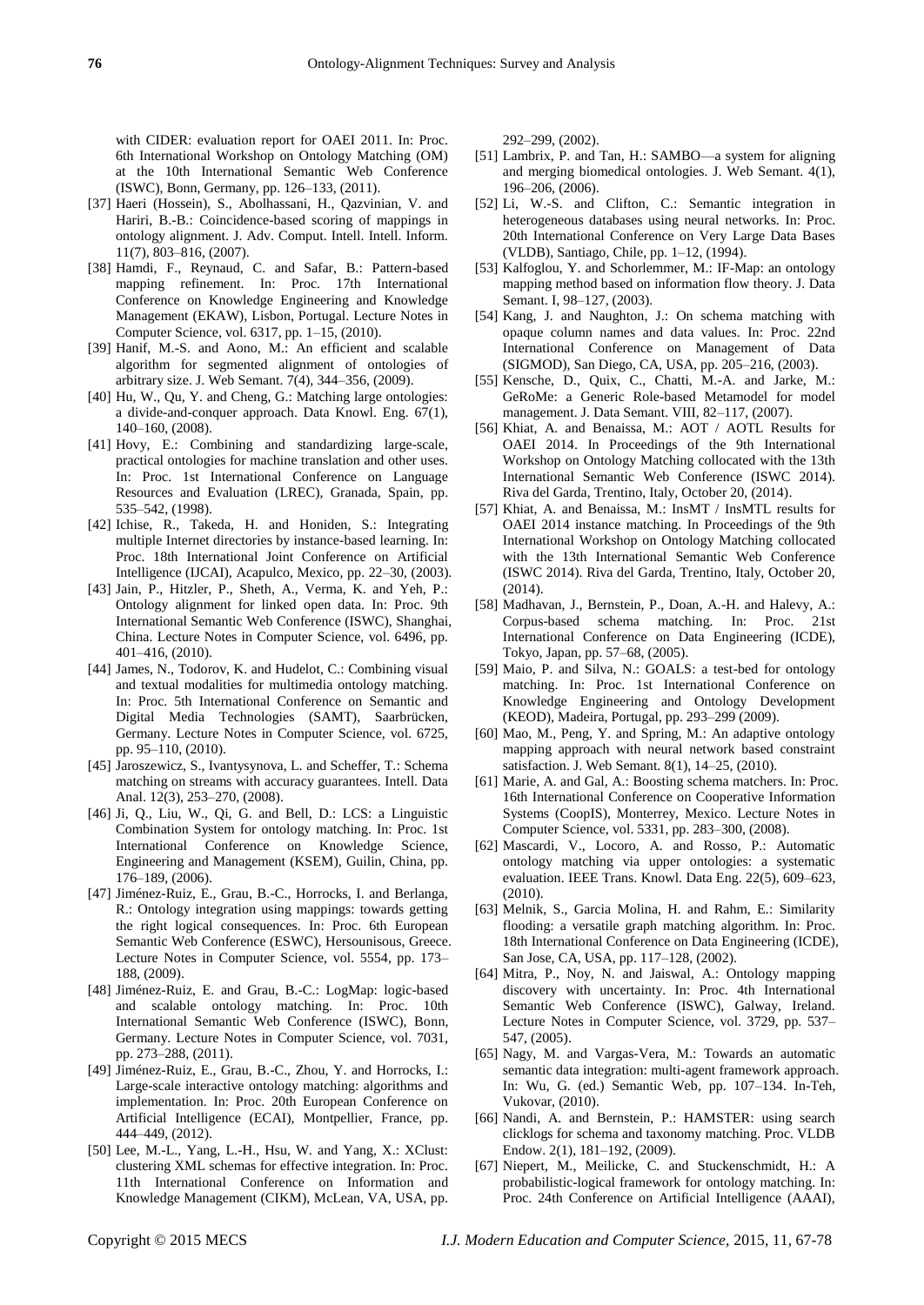Atlanta, GA, USA, pp. 1413–1418, (2010).

- [68] Noy, N. and Musen, M.: Anchor-PROMPT: Using nonlocal context for semantic matching. In Proc. IJCAI 2001 workshop on ontology and information sharing, Seattle (WA US), pp. 63–70, (2001).
- [69] Oundhakar, S., Verma, K., Sivashanugam, K., Sheth, A. and Miller, J.: Discovery of web services in a multiontology and federated registry environment. Int. J. Web Serv. Res. 2(3), 1–32, (2005).
- [70] Pan, R., Ding, Z., Yu, Y. and Peng, Y.: A Bayesian network approach to ontology mapping. In: Proc. 4th International Semantic Web Conference (ISWC), Galway, Ireland. Lecture Notes in Computer Science, vol. 3729, pp. 563–577, (2005).
- [71] Parmentier, G., Bastian, F. and Robinson-Rechavi, M.: Homolonto: generating homology relationships by pairwise alignment of ontologies and application to vertebrate anatomy. Bioinformatics 26(14), 1766–1771, (2010).
- [72] Peukert, E., Eberius, J. and Rahm, E.: AMC: a framework for modelling and comparing matching systems as matching processes. In: Proc. 27th International Conference on Data Engineering (ICDE), Hannover, Germany, pp. 1304–1307 (2011).
- [73] Peukert, E., Eberius, J. and Rahm, E.: A self-configuring schema matching system. In: Proc. 28th International Conference on Data Engineering (ICDE), Washington, DC, USA, pp. 306–317, (2012).
- [74] Sabou, M., d'Aquin, M. and Motta, E.: Exploring the semantic web as background knowledge for ontology matching. J. Data Semant. XI, 156–190, (2008)
- [75] Saleem, K., Bellahsene, Z. and Hunt, E.: PORSCHE: Performance ORiented SCHEma mediation. Inf. Sci. 33(7– 8), 637–657, (2008).
- [76] Sayyadian, M., Lee, Y., Doan, A.-H. and Rosenthal, A.: Tuning schema matching software using synthetic scenarios. In: Proc. 31st International Conference on Very Large Data Bases (VLDB), Trondheim, Norway, pp. 994– 1005, (2005).
- [77] Shao, C., Hu, L. and Li, J.: RiMOM-IM results for OAEI 2014. In Proceedings of the 9th International Workshop on Ontology Matching collocated with the 13th International Semantic Web Conference (ISWC 2014). Riva del Garda, Trentino, Italy, October 20, (2014).
- [78] Straccia, U. and Troncy, R.: oMAP: combining classifiers for aligning automatically OWL ontologies. In: Proc. 6th International Conference on Web Information Systems Engineering (WISE), New York, NY, USA, pp. 133–147, (2005).
- [79] Stroulia, E. and Wang, Y.: Structural and semantic matching for assessing web-service similarity. Int. J. Coop. Inf. Syst. 14(4), 407–438, (2005).
- [80] Su, W.,Wang, J. and Lochovsky, F.: Holistic schema matching for web query interfaces. In: Proc. 10th Conference on Extending Database Technology (EDBT), Munich, Germany. Lecture Notes in Computer Science, vol. 3896, pp. 77–94, (2006).
- [81] Suchanek, F., Abiteboul, S. and Senellart, P.: PARIS: Probabilistic Alignment of Relations, Instances, and Schema. Proc. VLDB Endow. 5(3), 157–168, (2012).
- [82] Spiliopoulos, V., Vouros, G. and Karkaletsis, V.: On the discovery of subsumption relations for the alignment of ontologies. J. Web Semant. 8(1), 69–88, (2010).
- [83] Tang, J., Li, J., Liang, B., Huang, X., Li, Y. and Wang, K.: Using Bayesian decision for ontology mapping. J. Web Semant. 4(1), 243–262, (2006).
- [84] Tournaire, R., Petit, J.-M., Rousset, M.-C. and Termier, A.: Discovery of probabilistic mappings between taxonomies: principles and experiments. J. Data Semant. XV, 66–101, (2011).
- [85] Thayasiyam, U. and Doshi, P.: Optima results for OAEI 2011. In: Proc. 6th International Workshop on Ontology Matching (OM) at the 10th International Semantic Web Conference (ISWC), Bonn, Germany, pp. 204–211, (2011).
- [86] Thayasivam, U. and Doshi, P.: Improved convergence of iterative ontology alignment using blockcoordinate descent. In: Proc. 26th Conference on Artificial Intelligence (AAAI), Toronto, Canada, pp. 150–156, (2012).
- [87] Udrea, O., Getoor, L. and Miller, R.: Leveraging data and structure in ontology integration. In: Proc. 26th International Conference on Management of Data (SIGMOD), Beijing, China, pp. 449–460, (2007).
- [88] Wang, P. and Xu, B.: An effective similarity propagation method for matching ontologies without sufficient or regular linguistic information. In: Proc. 4th Asian SemanticWeb Conference (ASWC), Shanghai, China. Lecture Notes in Computer Science, vol. 5926, pp. 105– 119, (2009).
- [89] Wang, J.,Wen, J.-R., Lochovsky, F. and Ma,W.-Y.: Instance-based schemamatching for web databases by domain-specific query probing. In: Proc. 30th International Conference on Very Large Data Bases (VLDB), Toronto, Canada, pp. 408–419, (2004).
- [90] Wimmer, M., Seidl, M., Brosch, P., Kargl, H. and Kappel, G.: On realizing a framework for selftuning mappings. In: Proc. 47th International Conference on Technology of Object-Oriented Languages and Systems (TOOLS), Zürich, Switzerland, pp. 1–16, (2009)
- [91] Wu, W., Yu, C., Doan, A. and Meng, W.: An interactive clustering-based approach to integrating source query interfaces on the deep web. In: Proc. 23rd International Conference on Management of Data (SIGMOD), Paris, France, pp. 95–106, (2004).
- [92] Xu, L. and Embley, D.: Discovering direct and indirect matches for schema elements. In: Proc. 8th International Conference on Database Systems for Advanced Applications (DASFAA), Kyoto, Japan, pp. 39–46, (2003)
- [93] Zhang, S. and Bodenreider, O.: Experience in aligning anatomical ontologies. Int. J. Semantic Web Inf. Syst. 3(2), 1–26, (2007).
- [94] Shvaiko P., Euzenat J. « A survey of schema-based matching approaches », *Journal on Data Semantics*, 2005, vol. 4, p. 146–171.
- [95] Rahm E., Bernstein P. « A survey of approaches to automatic schema matching », *The* International Journal on Very Large Data Bases, VLDB, 2001, vol. 10, n 4, 334– 350.
- [96] Kalfoglou Y., Schorlemmer M. « Ontology mapping: the state of the art », *The Knowledge* Engineering Review Journal, KER, 2003, vol. 18, n 1, p.1–31.